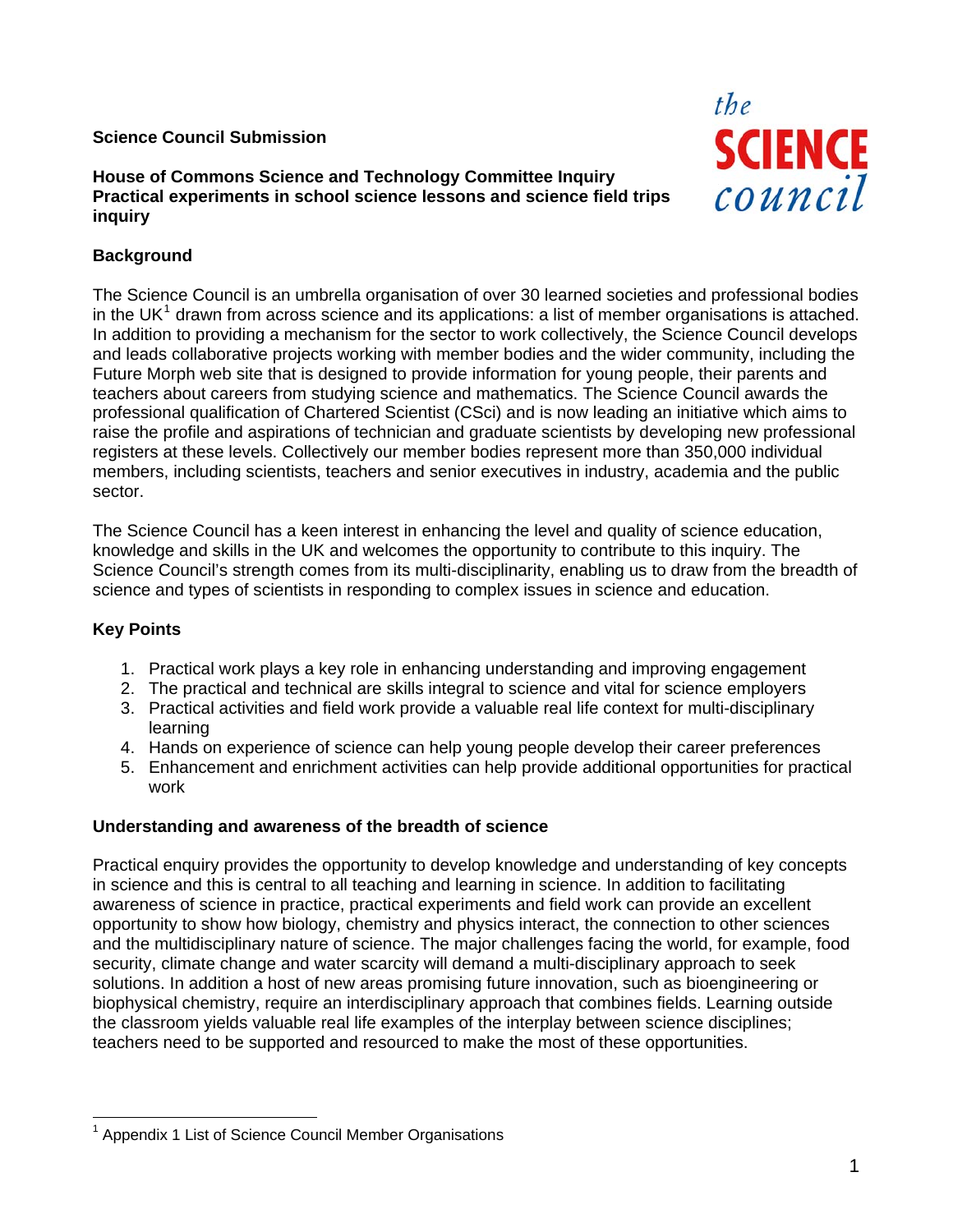# **Future scientists**

Experimentation is of central importance to the practice of science and it is hard to imagine a quality school education in the subject which does not incorporate experience of practical experiments for all learners. The inclusion of practical work is of particular importance for those learners who may consider a future working in science as there is widespread concern amongst science employers with regard to a lack of practical and technical skills at all levels, including graduates. The Science Council recognises that this is an important issue in the education and training of professionals in science at all levels. This is illustrated by the view of the Institute of Biomedical Science:

"The development of practical skills based on interactive teaching of the core sciences is key to the assimilation of technological advances."

The UK's growing economic need for a workforce with science skills includes a demand for those utilising technical and practical skills at technician level with the UKCES Working Futures report<sup>[2](#page-1-0)</sup> identifying that the number of associate scientific and technical professionals is set to rise by 6.5% between 2007 and 2017. Practical and field work play a key role in helping to raise awareness of the value of technical skills and the employment settings in which they can be applied.

# **Enjoyment and engagement**

Practical and investigative work can enhance engagement in science and be a motivating and effective style of teaching and learning. NESTA's 2005 Real Science report looked at the value of science enquiry, which often involves practical work, and stated;

"The potential of science enquiry to engage and motivate learners is clear from the outcomes from NESTA projects, those projects funded and supported by other organisations, and from the broader research literature."<sup>[3](#page-1-1)</sup>

Attainment alone will not attract increased numbers of young people to science, therefore, it is important that there is opportunity and imperative for teachers to utilise practical work in the  $classroom.<sup>4</sup>$  $classroom.<sup>4</sup>$  $classroom.<sup>4</sup>$  Research studies<sup>5  $\acute{6}$  $\acute{6}$  $\acute{6}$ </sup> have shown that there is lack of connection between young people enjoying science and visualising a future for themselves as a scientist. Practical experiments can enable young people to experience a taster of the processes employed by scientists in their work and assess their enjoyment of such activities.

# **Support for practical work**

Many of the Science Council member organisations seek to ensure that practical work is of high quality by providing a wide range of support for teachers through provision of resources, support for the delivery of projects and activities, continuing professional development and support networks. The Institute of Physics, Royal Society of Chemistry and Society of Biology all support websites making available examples of high quality practical activities<sup>[7](#page-1-5)</sup> and offer CPD courses. The Society for General Microbiology<sup>[8](#page-1-6)</sup> and Royal Society of Chemistry have both looked at safety issues and provide guidance to alleviate teachers' concerns and illustrate techniques. A more detailed list of some of this

 2 UKCES (2009) Working Futures 2007-2017

<span id="page-1-0"></span><sup>&</sup>lt;sup>3</sup> NESTA 2005 Real Science [http://www.nesta.org.uk/publications/assets/features/real\\_science](http://www.nesta.org.uk/publications/assets/features/real_science)<br><sup>4</sup> SCOPE 2010 Prestical Wark in Science http://www.coore.oducation.org/polioy/wider.lograins

<span id="page-1-2"></span><span id="page-1-1"></span>SCORE 2010 Practical Work in Science [http://www.score-education.org/policy/wider-learning](http://www.score-education.org/policy/wider-learning-experience/practical-work-in-science)[experience/practical-work-in-science](http://www.score-education.org/policy/wider-learning-experience/practical-work-in-science)<br> [5](http://www.score-education.org/policy/wider-learning-experience/practical-work-in-science) Edges N.W

<span id="page-1-3"></span>Edgar, Nelson Important but not for me 2005

<sup>6</sup>

<span id="page-1-5"></span><span id="page-1-4"></span> $\frac{6}{7}$  Public Attitudes to Science, Ipsos Mori, Dept. for Business, Innovation & Skills 2011<br>  $\frac{7}{8}$  [www.practicalphysics.org](http://www.practicalphysics.org/), [www.practicalchemistry.org,](http://www.practicalchemistry.org/) www.practicalbiology.org<br>  $\frac{8 \text{ http://www.microbiologyonline.org.uk/teaches/safety-information}}{\text{http://www.microbiologyonline$ 

<span id="page-1-6"></span>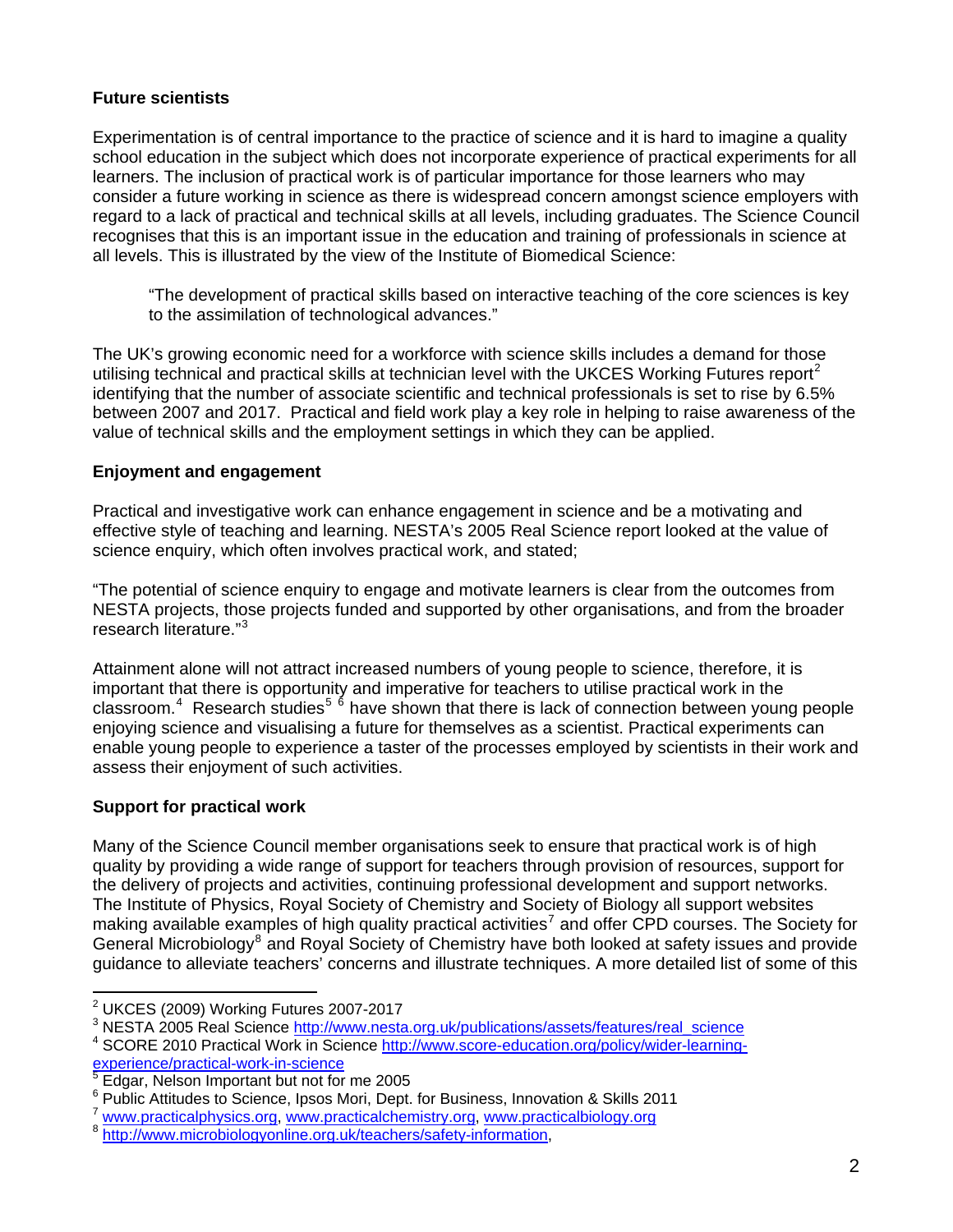work can be found in Appendix 1. The extensive work undertaken can only be effective if teachers know how to access the assistance and have time and resources to do so: this is obviously an area where the Department for Education can assist.

There are a wealth of hands on science enhancement and enrichment initiatives, including many delivered by our member organisations and partners, whose evaluation has shown that such activities can raise the aspiration and engagement of young people. Many of these take place outside of school, one such activity is the annual Big Bang: UK Young Scientists and Engineers Fair, led by Engineering UK. The evaluation for the 2010 event<sup>[9](#page-2-0)</sup> shows increased understanding, enjoyment and awareness of career options for science and engineering. The Government funded after school STEM Clubs provide a further opportunity for practical experience and the evaluation of the precursor scheme<sup>[10](#page-2-1)</sup> provides evidence of increased enjoyment and aspirations to become a scientist or engineer.

As a former member of  $SCORE<sup>11</sup>$  $SCORE<sup>11</sup>$  $SCORE<sup>11</sup>$  the Science Council supports its detailed work on the issue of practical work in science education. SCORE is currently undertaking research to explore the resourcing requirements of practical laboratory and field work, including laboratory facilities, consumables, equipment and technician time. This work will help to inform the evidence base for policy matters on the factors that enable good quality practical work.

> The Science Council 11th May 2011

1

<span id="page-2-2"></span>

<span id="page-2-1"></span><span id="page-2-0"></span><sup>&</sup>lt;sup>9</sup> [http://www.thebigbangfair.co.uk/\\_db/\\_documents/The\\_Big\\_Bang\\_2010\\_Evaluation\\_Summary.pdf](http://www.thebigbangfair.co.uk/_db/_documents/The_Big_Bang_2010_Evaluation_Summary.pdf)<br><sup>10</sup> After-school Science and Engineering Clubs Evaluation, DCSF Oct 2008<br><sup>11</sup> Association for Science Education, Institute of Phy Biology [http://www.score-education.org](http://www.score-education.org/)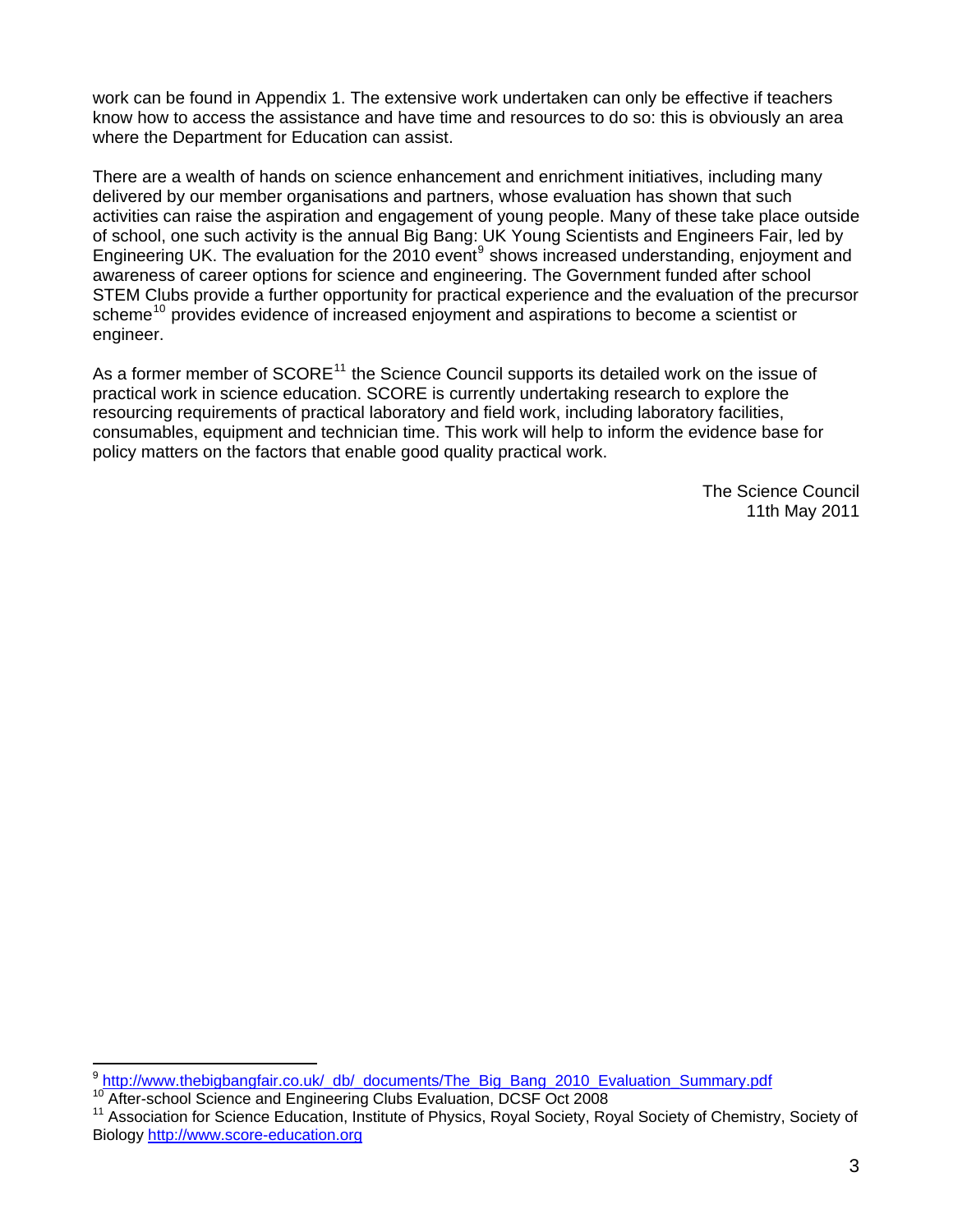# **Appendix 1**

# **Some examples of the ways in which Science Council Member Organisations support practical work**

## **Association for Science Education**

The Association for Science Education has been a strong voice in promoting excellent practical work to support science education from its inception in 1901. More recently, our efforts have focused on the Department for Education funded "Getting Practical" project which incorporated research into professional development and made real progress in improving practice. We believe that authentic practical experiences in science are essential to engagement with the subject. From our members we understand that support for practical science in schools is currently in some difficulty. We have concerns about the provision of school laboratory technicians (many of whom are members of ASE), about laboratory design and about sufficient emphasis during initial teacher education on the management of practical lessons.

### **Getting Practical** [www.gettingpractical.org.uk](http://www.gettingpractical.org.uk/)

A programme of professional development designed to support teachers, technicians and high level teaching assistants at primary, secondary and post 16 levels consider the way in which they teach practical science with a view to improving the quality of their teaching.

The programme aims to improve the:

- Clarity of the learning outcomes associated with practical work.
- Effectiveness and impact of the practical work.
- Sustainability of this approach for ongoing improvements.
- Quality rather than quantity of practical work used.

Bringing together these aims will develop a teacher's ability to assess the way they teach practical science at all levels and increase their confidence in producing good quality lessons for the benefit of the learner.

### **Geological Society**

**Code for Geological Fieldwork** <http://www.geolsoc.org.uk/page2542.html>

**Gower Field Guide** <http://www.geolsoc.org.uk/gsl/education/resources/page2544.html>

A field guide to the solid geology of the Gower Peninsula.

### **Institute of Materials, Mineral and Mining**

#### **Schools Affiliate Scheme – Connecting teachers to the world of materials, minerals and mining** <http://www.iom3.org/sas>

Membership of the Scheme allows access a range of resources which will support and enhance teaching. Contained within the site there is information to help bring the materials, minerals and mining topics in the 11 to 19 curriculum to life. Previous newsletters and support literature can be downloaded, and in the near future it will be possible to gain access to the presentations given at the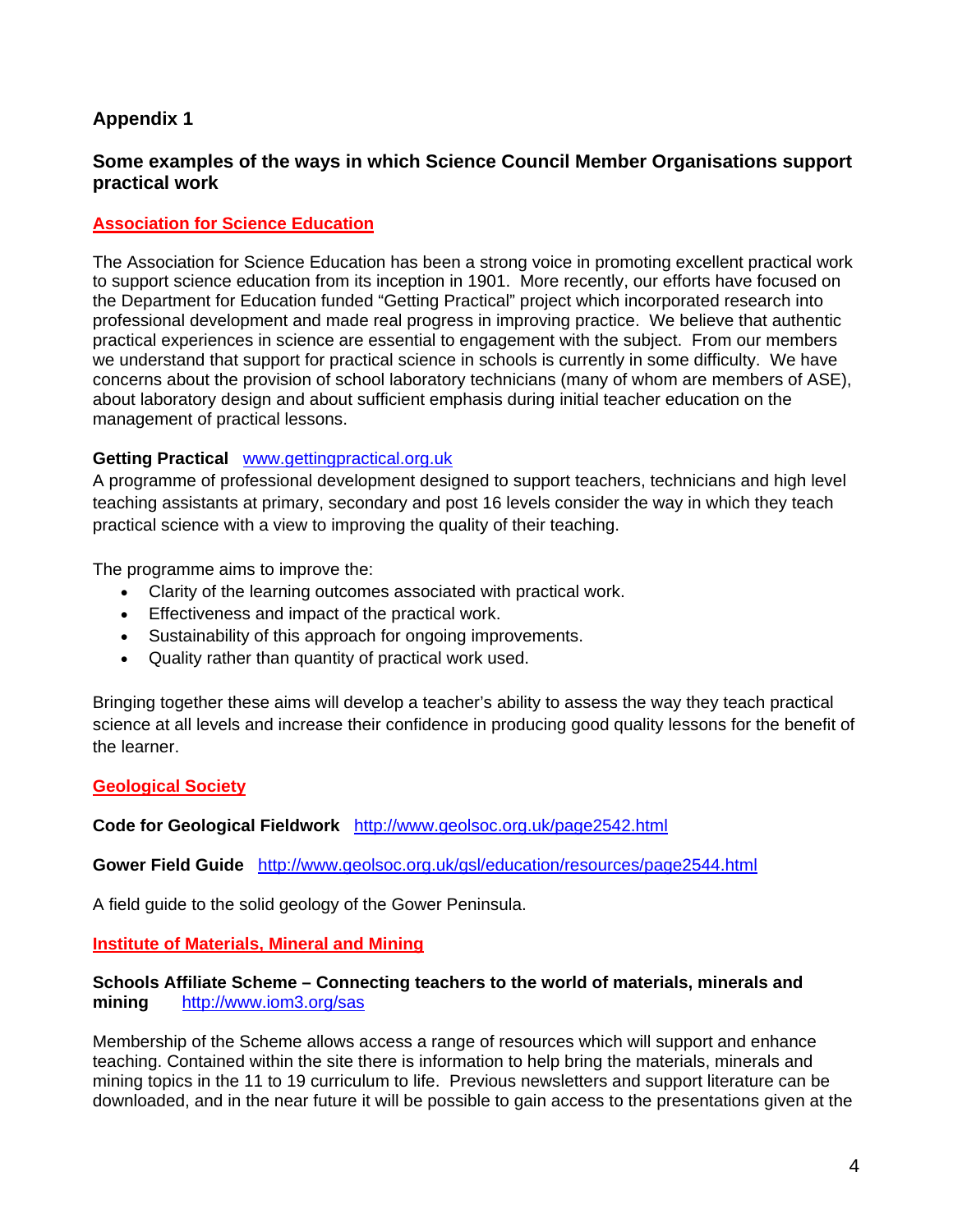Institute's conferences for teaches and find out about how to borrow one of the Institute's resource loan boxes.

### **Institute of Food Science and Technology**

**Ideas for lesson plans** <http://www.ifst.org/learninghome/helpforteachers/> These lesson plans include ideas for practical work on topics including [Cereals](http://www.ifst.org/learninghome/helpforteachers/lessonplantopics/cereals/), [Supply Chain](http://www.ifst.org/learninghome/helpforteachers/lessonplantopics/supplychainmanagement/)  [Management,](http://www.ifst.org/learninghome/helpforteachers/lessonplantopics/supplychainmanagement/) [Milk](http://www.ifst.org/learninghome/helpforteachers/lessonplantopics/milkanddairyproducts/), [Fruit & Vegetables](http://www.ifst.org/learninghome/helpforteachers/lessonplantopics/fruitsandvegetables/) and [Food Texture](http://www.ifst.org/learninghome/helpforteachers/lessonplantopics/foodtexture/)

# **Institute of Physics**

**The Model Project**: The resource provides ideas for practical physics activities, student instructions and worksheets plus guidance for teacher and technicians. The practical activities are supported by video sequences showing how some people use physics in the jobs they do. The activities were designed for 14-16 year olds and the resource includes links to the relevant UK specifications. See: [http://www.iop.org/education/teacher/resources/model/page\\_41554.html](http://www.iop.org/education/teacher/resources/model/page_41554.html)

**Practical Physics website**. The website includes notes on apparatus, procedure, and teaching notes, together with general guidance on teaching approaches. See:<http://www.practicalphysics.org/>

General CPD support, for example, supporting for non specialists through the Stimulating Physics Network to with guidance for teachers and technicians on setting up and using apparatus.

Videos on practical work available through talkphysics website and the National STEM Centre site (see:<http://www.nationalstemcentre.org.uk/elibrary/search?term=videos+institute+of+physics> )

## **Institution of Chemical Engineers**

#### **12 exciting hands-on experiments**

[http://www.whynotchemeng.com/uk-and-ireland/teachers/teacher-resources-/key-stage-2-and-3](http://www.whynotchemeng.com/uk-and-ireland/teachers/teacher-resources-/key-stage-2-and-3-resources) [resources](http://www.whynotchemeng.com/uk-and-ireland/teachers/teacher-resources-/key-stage-2-and-3-resources)

12 exciting hands-on experiments, developed by Dr Mark Biddiss, are designed to be safely used in the classroom. Each experiment is accompanied by instructions, shopping list and useful information, and are taken from Dr Mark's Magical Science 1 & 2 Books and CD Roms.

### **Water Boxes**

Since 2004, IChemE's Water Subject Group have been donating a limited number of 'water boxes' to schools both in the UK and overseas. The boxes contain 21 water-based experiments and are currently supplied by Three Valleys Water.

### **Royal Astronmical Society**

The RAS offers support for the teaching of astronomy and geophysics in schools in a variety of ways, from putting teachers in touch with astronomers who can assist with practical outreach to managing the legacy of the 'Telescopes for Schools' project which gave telescopes to 1000 schools during the International Year of Astronomy in 2009. Simple equipment such as a pair of binoculars or one of these 1000 small telescopes is enough to see many celestial objects, from craters on the Moon to the clouds of gas and dust where stars form.

<http://www.ras.org.uk/education-and-careers/for-schools-and-teachers>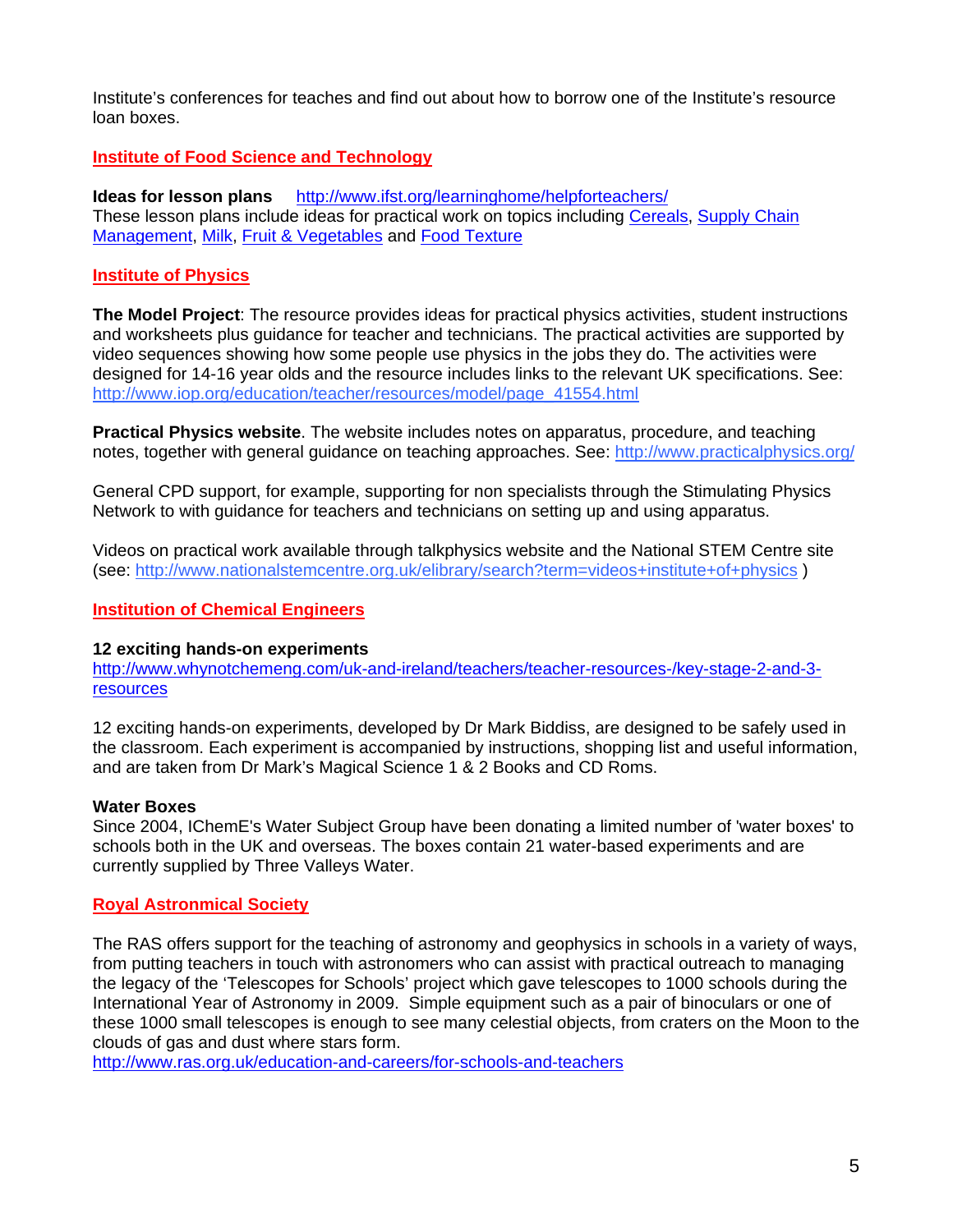# **Royal Meteorological Society**

### **MetLink Website** <http://www.metlink.org/>

MetLink is an educational website of the Society with weather and climate resources aimed at primary and secondary school teachers, students, teenagers, children and the general public. Resources include lesson plans, experiments and demonstrations and after school club activities.

# **Royal Society of Chemistry**

#### 11+ Resources

### **Practical Chemistry Website** <http://www.practicalchemistry.org/>

This website provides all teachers of chemistry with a wide range of experiments to illustrate concepts or processes, as starting-points for investigations and for enhancement activities such as club or open day events.

### **Video Clips**

<http://www.rsc.org/Education/Teachers/Resources/Practical-Chemistry/video-clips/index.asp>

Downloadable clips produced by Teachers TV in association with the RSC. This material was sent to schools in the Autumn of 2006 on a DVD.

### **Demonstration Videos**

<http://www.rsc.org/Education/Teachers/Resources/Practical-Chemistry/Videos/index.asp>

The RSC commissioned a series of video demonstrations providing guidance for some fundamental, and some very exciting, reactions. Accompanying notes from Classic Chemistry Demonstrations are provided for the demonstration videos.

### **Making Measurements and Manipulating Experimental Results**

<http://www.rsc.org/Education/Teachers/Resources/Practical-Chemistry/Experimental.asp> This online resource provides a clear and concise summary of a topic that both teachers and students often find confusing.

### **Investigate Chemistry**

#### <http://www.rsc.org/Education/Teachers/Resources/InvestigateChemistry.asp>

In 2009 the Royal Society of Edinburgh and the Royal Society of Chemistry recognised a need for exemplification of the Chemistry "experiences and outcomes" in a Curriculum for Excellence. Through this project three resource packs were created. The resources have been designed in line with the Scottish Curriculum for Excellence but could be easily adapted for teaching elsewhere.

16+

### **Discover LabSkills**

<http://www.rsc.org/Education/DiscoverChemistry/DiscoverLabSkills.asp>

The Discover LabSkills Project was launched in January 2009 through collaboration of the RSC / Pfizer education programme, Discover Chemistry, with the University of Bristol and Learning Science Ltd.

The aim of the project was to improve access to the LabSkills Dynamic Lab Manual (DLM) to allow teachers and student to develop and improve their practical laboratory skills.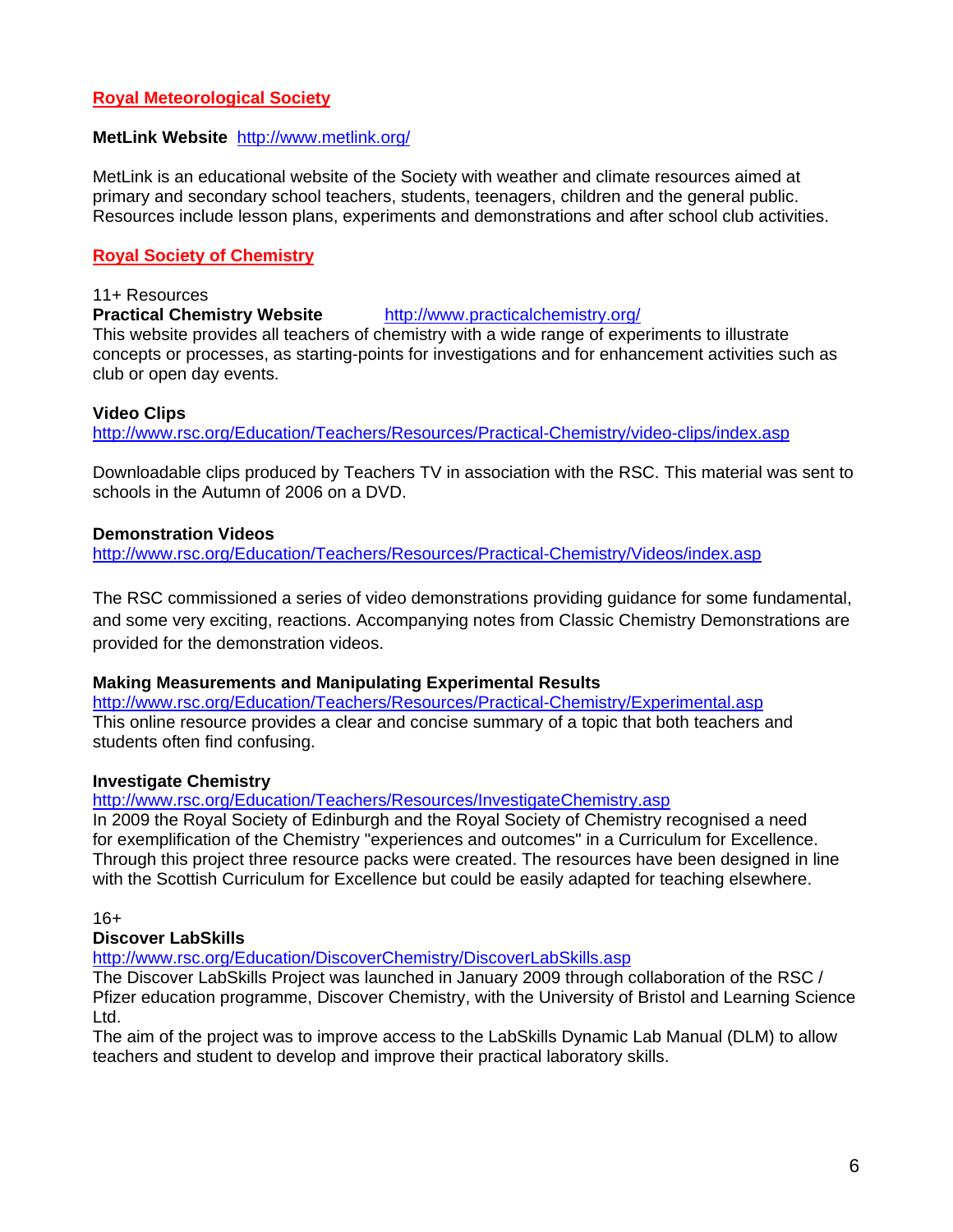### **[Practical Chemistry for](http://www.rsc.org/Education/learnnetredirects/Practical.asp) Schools and Colleges**

<http://www.rsc.org/Education/Teachers/Resources/practical/index3.htm> Video footage of standard experimental techniques including assembling apparatus.

#### **Chemistry for Non Specialists**

[\(http://www.rsc.org/Education/Teachers/CPD/ChemNonSpec/index.asp](http://www.rsc.org/Education/Teachers/CPD/ChemNonSpec/index.asp))

### **Society for General Microbiology**

**Basic Practical Microbiology for Secondary Schools** - Accredited one day course for secondary school teachers, technicians and PGCE science students providing basic training in the techniques needed to carry out interesting microbiology investigations safely in schools.

**Advanced Practical Microbiology for Secondary Schools – Measuring microbial growth**  One-day, practical based course for secondary teachers and technicians deals with a variety of suitable methods.

#### **Basic Practical Microbiology: A Manual**

Manual for teachers and technicians explaining basic techniques necessary to carry out microbiology experiments safely and effectively.

### **Practical Microbiology for Secondary Schools**

21 safe practical investigations suitable for KS3 & 4/GCSE and equivalent Scottish qualifications. Many of the experiments also meet the needs of the AS/A2 specifications and can be adapted for project work.

Online safety/ practical information:<http://www.microbiologyonline.org.uk/teachers>

Video portal streaming practical techniques: [http://www.microbiologyonline.org.uk/what-s](http://www.microbiologyonline.org.uk/what-s-hot/podcasts-and-vodcasts)[hot/podcasts-and-vodcasts](http://www.microbiologyonline.org.uk/what-s-hot/podcasts-and-vodcasts)

### **Society of Biology**

### **Practical Biology**

<http://www.practicalbiology.org/>

Practical Biology provides teachers of biology at all levels with experiments that demonstrate a wide range of biological concepts and processes. Each practical may be used alone or as a starting-point for open-ended investigations or enhancement activities, such as clubs or open-day events. Experiments are placed within real-life contexts, with links to carefully selected further reading, enabling teachers to show relevance and illustrate the key principles of How Science Works.

### **Society of Dyers and Colourists**

The **Colour Experience** includes a range of supported activities to introduce young people to hands on experiences with colour. <http://www.sdc.org.uk/en/education/colour-experience/index.cfm>